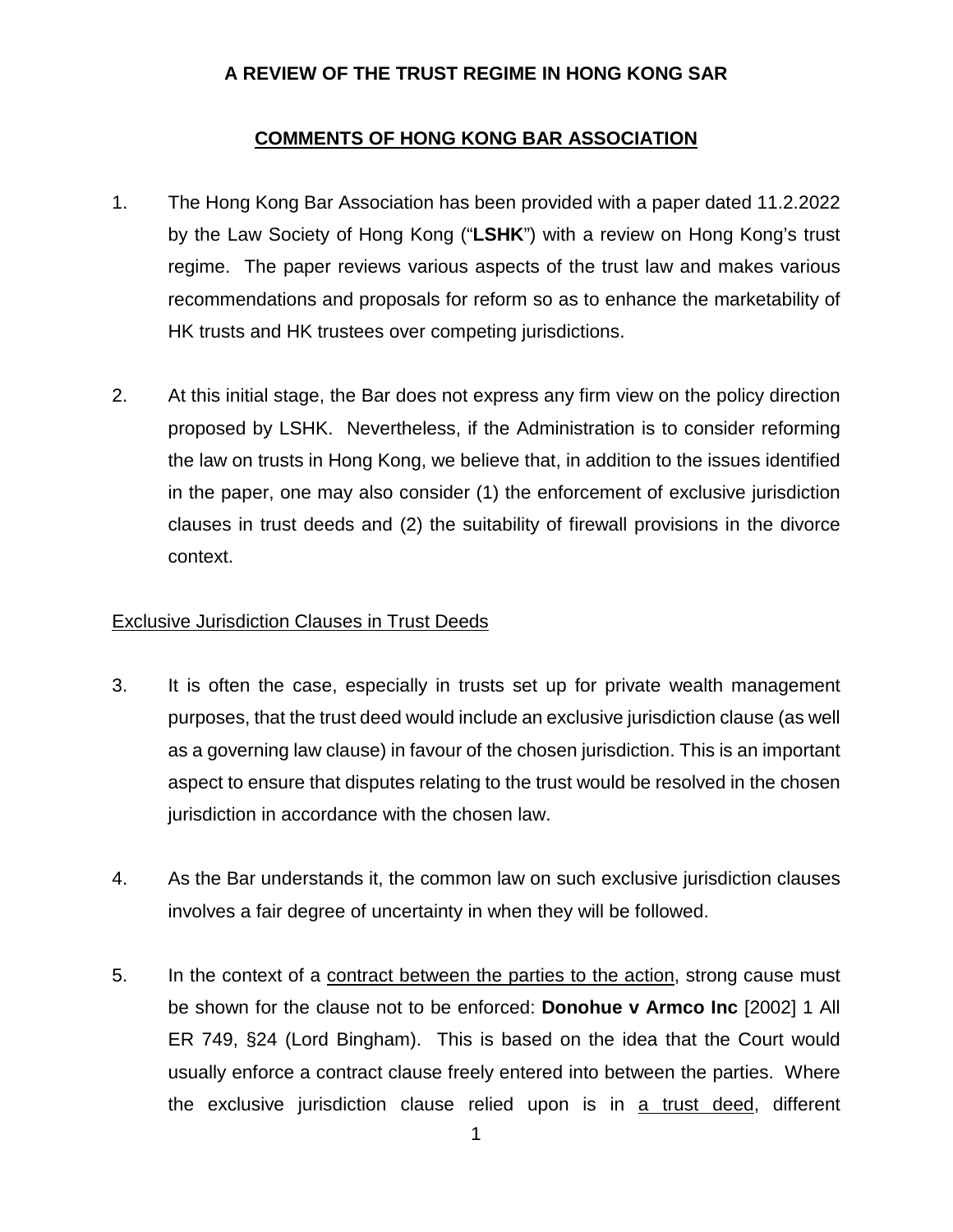considerations apply. As explained by Lord Neuberger in **Crociani v Crociani**  (2014) 17 ITELR 624 (a Privy Council decision on appeal from Jersey):-

- 5.1 It should be less difficult for a beneficiary to resist the enforcement of an exclusive jurisdiction clause in a trust deed than for a contracting party to resist the enforcement of such a clause in a contract. The weight to be given to such a clause in a trust deed is **less** than that in a contract: §35.
- 5.2 This is because, in a contractual context, a party to the contract has a contractual right to enforce the jurisdiction clause, and his right should only be displaced by strong reasons why an injunction enforcing the clause should not be granted: §34. But in the case of a clause in a trust, the court is not faced with the argument that it should hold a contracting party to her contractual bargain. While a beneficiary who wishes to take advantage of a trust can be expected to accept that he/she is bound by the terms of the trust, this is not a commitment of the same order as a contracting party being bound by the terms of a commercial contract: §36.
- <span id="page-1-0"></span>5.3 Where it is a beneficiary who wishes to avoid the clause and the trustees who wish to enforce it, "*one would normally expect the trustees to come up with a good reason for adhering to the clause, albeit that their failure to do so would not prevent them from invoking the presumption that the clause should be enforced*": §36.
- 5.4 Further, in the case of a trust, unlike a contract, the court has an inherent jurisdiction to supervise the administration of the trust, and this is a significant distinction between contracts and trusts: §36.
- 5.5 He concludes at §37 as follows:

"*… while it is right to confirm that a trustee is prima facie entitled to insist on and enforce an exclusive jurisdiction clause in a trust deed, the weight to be given to the existence of the clause is less (or the*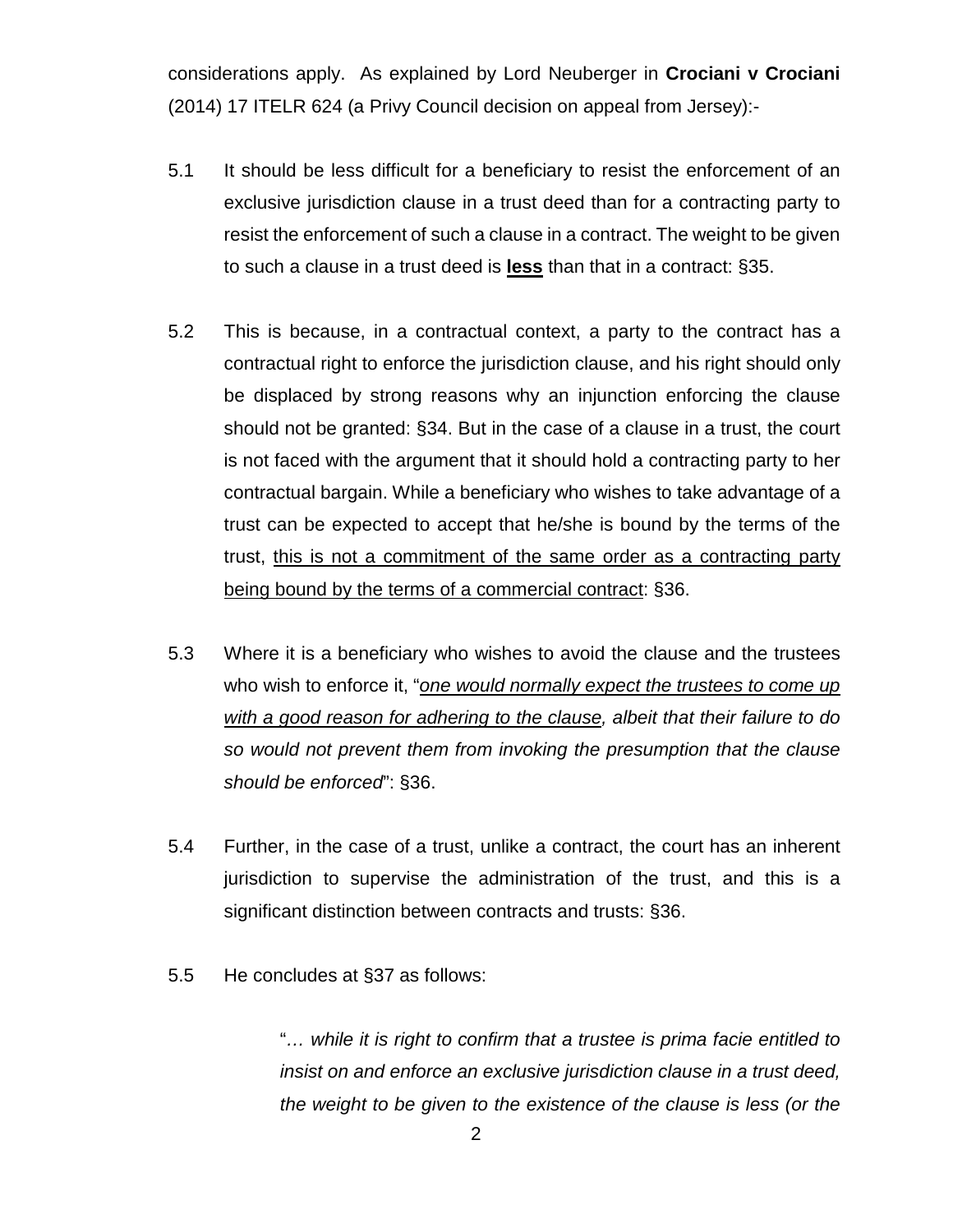*strength of the arguments needed to outweigh the effect of the clause is less) than where one contracting party is seeking to enforce a contractual exclusive jurisdiction clause against another contracting party...*"

6. In relation to the point made in [§5.3](#page-1-0) above, it is observed in **Lewin on Trust Vol. 1 (20th ed., 2019**) at §11-070 that:

> "*… Presumably the good reason will usually have to be the suitability of the forum identified in the clause. Since, even in the absence of a jurisdiction clause, the greater suitability of England as a forum is a ground for the court to entertain the claim and, conversely the greater suitability of a foreign forum is a ground for it to decline to do so, it is not altogether clear whether the presence of the clause will now be of much practical effect.*"

- 7. It appears that the factors that would be taken into account by the Court are in effect the *forum non conveniens* considerations: see **Lewin Vol.1,** §11-071; **Crociani**, §§40-47. These would require an analysis of connecting factors, such as factors affecting convenience and expense (e.g. availability of witnesses), the law governing the relevant transactions, and the places where the parties respectively reside or carry on business: **The Spiliada** [1987] 1 AC 460, 478A-B (Lord Goff). Indeed, it is not uncommon that the Courts would refuse to enforce an exclusive jurisdiction clause in a trust instrument: see **Crociani**, §§40-47; **EMM Capricorn Trustees Ltd v Compass Trustees Ltd** (2001) 4 ITELR 34, §§30-31.
- 8. The effect of these authorities would appear to be this: even if the trust deed of a Hong Kong trust contains an exclusive jurisdiction clause in favour of the Hong Kong courts in respect of disputes arising from the trust, this would at most produce a weak presumption in favour of the matter being heard in Hong Kong. The defendant could escape the effect of the exclusive jurisdiction clause simply by showing that a different forum is, all things considered, more suitable.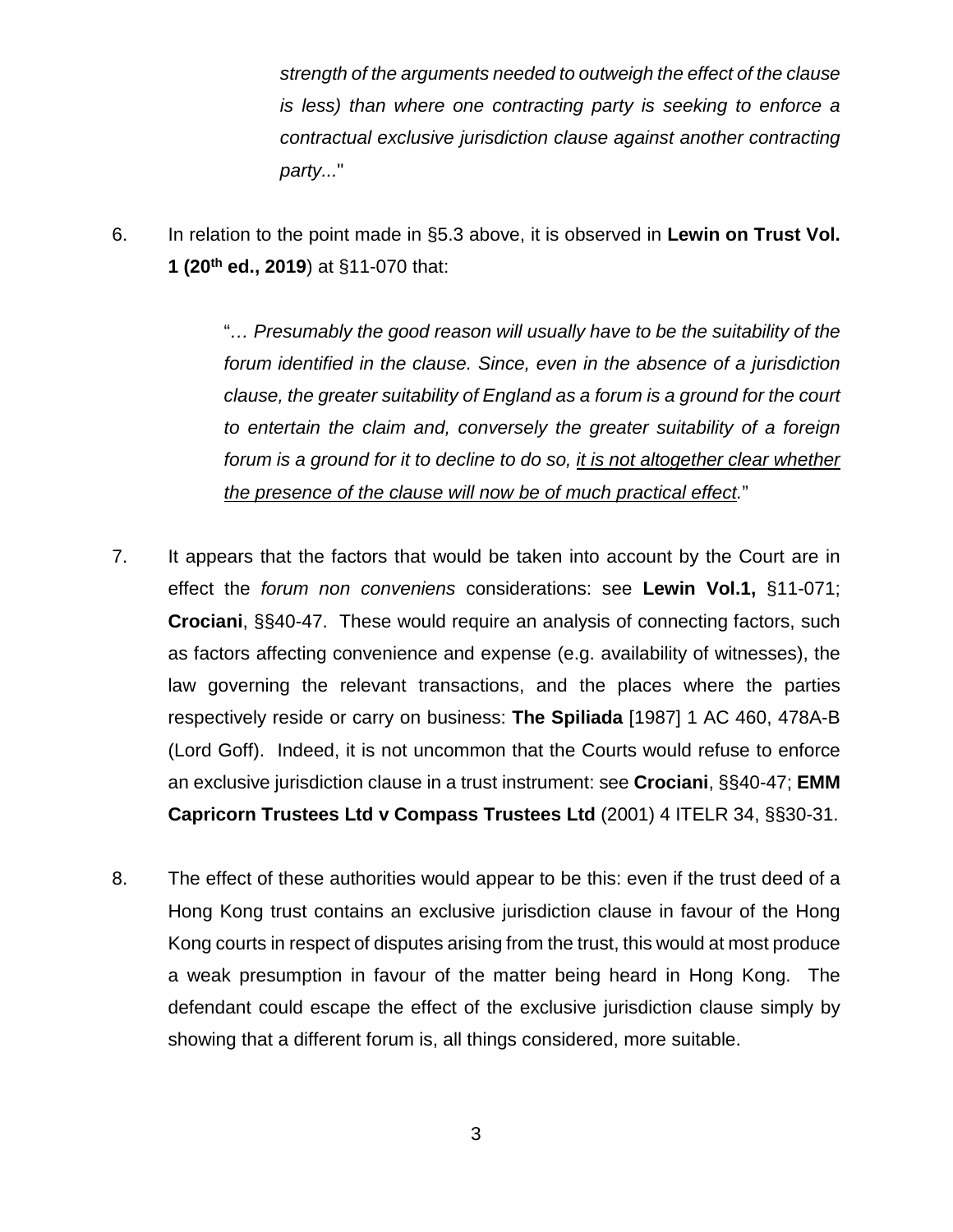- 9. From the perspective of a settlor / trustee who drafted the exclusive jurisdiction clause expecting it to be given effect, this is plainly undesirable, as there is no certainty at all that the nominated forum would hear the case as they have wished.
- 10. The Bar believes that, in the context of LSHK's proposal, this is an aspect that statutory intervention may be considered. The statute may provide for strict enforcement of an exclusive jurisdiction clause in a Hong Kong trust, or presumptive enforcement which would be rebutted when strong cause is shown (like in the contractual context). Such a measure may enhance the certainty as to the forum for dispute resolution for HK trusts.

## Suitability of Firewall Provisions in the Divorce Context

- 11. In LSHK's proposal at §§28-29, it is proposed that firewall provisions be introduced to protect trust assets from claims arising from the claimant's personal relationship with the settlor or beneficiaries. In a number of other jurisdictions, there are extensive firewall provisions, which are widely considered to be primarily targeted at, foreign judgements and orders made in the divorce context.
- 12. In many jurisdictions, as is the case in Hong Kong, the family court has wide powers to redistribute the family wealth amongst the divorcing spouses. In Hong Kong, the matrimonial court has the power to set aside dispositions made by a party with the intention of defeating a claim for financial provision: s.17(1)(b) of the Matrimonial Proceedings and Property Ordinance (Cap 192) ("**MPPO**"). This "antiavoidance" power may be invoked to nullify a disposition into trust: **Lewin Vol. 2**, §51-026.
- 13. The court also has the power to order a variation of any "nuptial settlement" for the benefit of the parties and / or their children: MPPO  $s.6(1)(c)$ . The following principles guide the exercise of this power:
	- 13.1 The meaning of "nuptial settlement" is extremely wide. It has no formal limitation, and covers any arrangement or disposition which makes some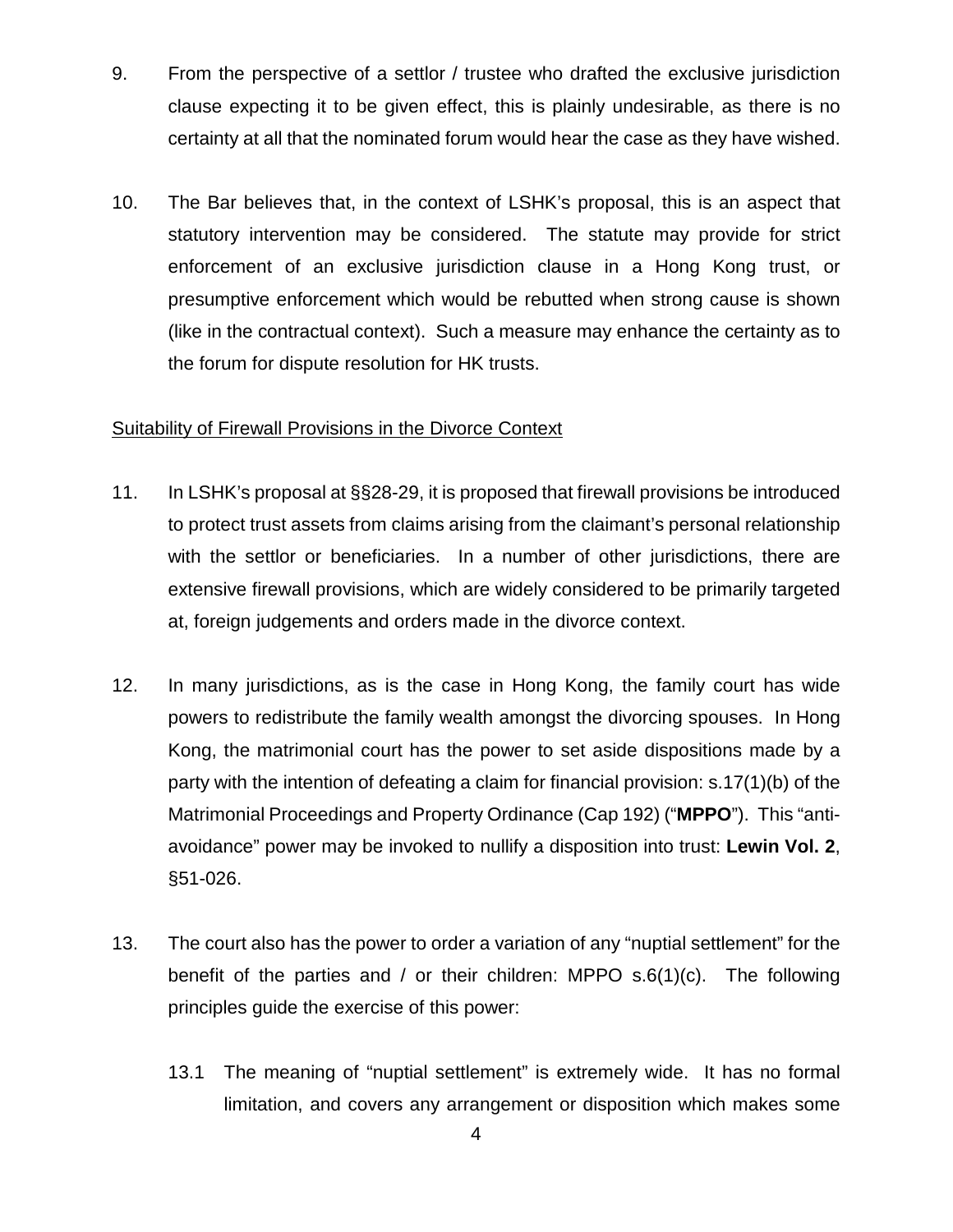form of continuing provision for both or either of the parties to the marriage in that capacity, with or without provision for their children: **Brooks v Brooks** [1996] AC 375, 391G-H (Lord Nicholls); **N v N and F Trust** [2005] EWHC 2908, §33 (Coleridge J).

13.2 A trust could be a nuptial settlement. Thus, in the event of a divorce, trust assets could be the subject of a variation order. As explained by Mostyn J in **BJ v MJ** [2011] EWHC 2708 at §7:

> "*For bona fide trusts, a key distinction is between nuptial and nonnuptial settlements. If the trust is a nuptial settlement then notwithstanding that the assets are legally held by third parties as trustees, and that yet further third parties may be beneficiaries along with the husband, the trust assets fall within the court's dispositive powers under s24(1)(c) Matrimonial Causes Act 1973 [the equivalent of MPPO s.6(1)(c)] … The variation powers extend to making outright provision to the applicant, and may even be exercised where the trust is offshore, although, following well-established principle, the court will be unlikely to make a variation order where both the trust and its assets are overseas unless it is satisfied that the order would be implemented by the court exercising effective control over the trust …*"

13.3 Once a trust is found to be a nuptial settlement, there is no limit on the extent of the power to vary or on the form any variation can take. Thus, it is within the court's power to vary by wholly excluding a beneficiary from the trust, or transferring some asset to a non-beneficiary free from all trusts: **Ben Hashem v Al Shayif & Ors** [2008] EWHC 2380, §290 (Munby J). The Court has in the past exercised this power by pulling out trust assets and placing them into a separate fund for the benefit of a spouse: see **E v E (Finacnial Provision)** [1990] 2 FLR 233.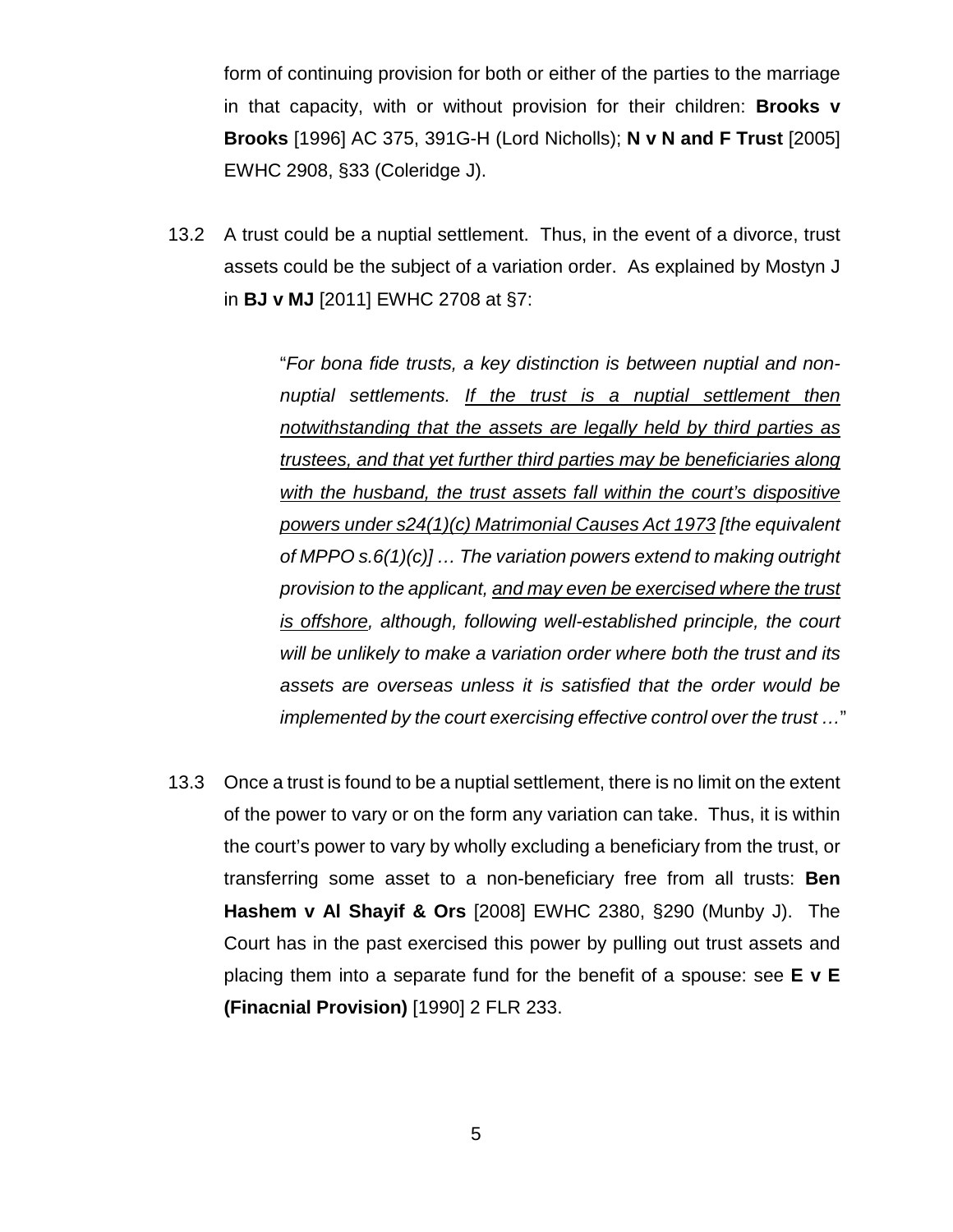- 13.4 The power to vary serves an important function. Financial provision that is appropriate so long as the parties are married will often cease to be appropriate when the marriage ends. Thus, unless variations are made to its terms, the interest of the parties and/or their children may be underserved. The power to alter the terms of a nuptial settlement is available in order to promote their best interests: **Brooks**, 392B-C (Lord Nicholls).
- 14. There are no doubt similar powers for courts in some other jurisdictions. Plainly, the purpose of these powers is to protect the other spouse, whose claims for financial provision may otherwise be frustrated or significantly reduced. It is selfevident that such powers given to the family courts seek to protect and promote the interest of the divorcees and / or their children as serving an important policy objective – so much so that it takes precedence over the need to preserve the integrity of a private trust. The interests at stake in the law of divorce are obviously many and varied.
- 15. The introduction of blanket firewall provisions into the Trustee Ordinance (Cap 29) may nevertheless mean that, insofar as a Hong Kong trust is the subject, foreign orders seeking to achieve the same policy objective (eg foreign anti-avoidance / variation orders) could be met with automatic non-recognition and unenforceability: **Lewin Vol. 1**, §§12-195 to 12-196. This has to be carefully considered in conjunction with the multifarious policy objectives of our divorce law.
- 16. It is not apparent that there would necessarily be good policy reasons to distinguish between foreign divorces (as to which the firewall provisions would apply) and Hong Kong divorces (as to which the firewall provisions would not apply). The Bar believes that careful consideration must be given to whether the protection or promotion of HK trusts can be a justification for treating Hong Kong divorces and foreign divorces differently. This is particularly so given that very often parties involved in Hong Kong divorces have connections with multiple jurisdictions such that they can and do resort to the divorce jurisdictions in Hong Kong and elsewhere, concurrently or sequentially.